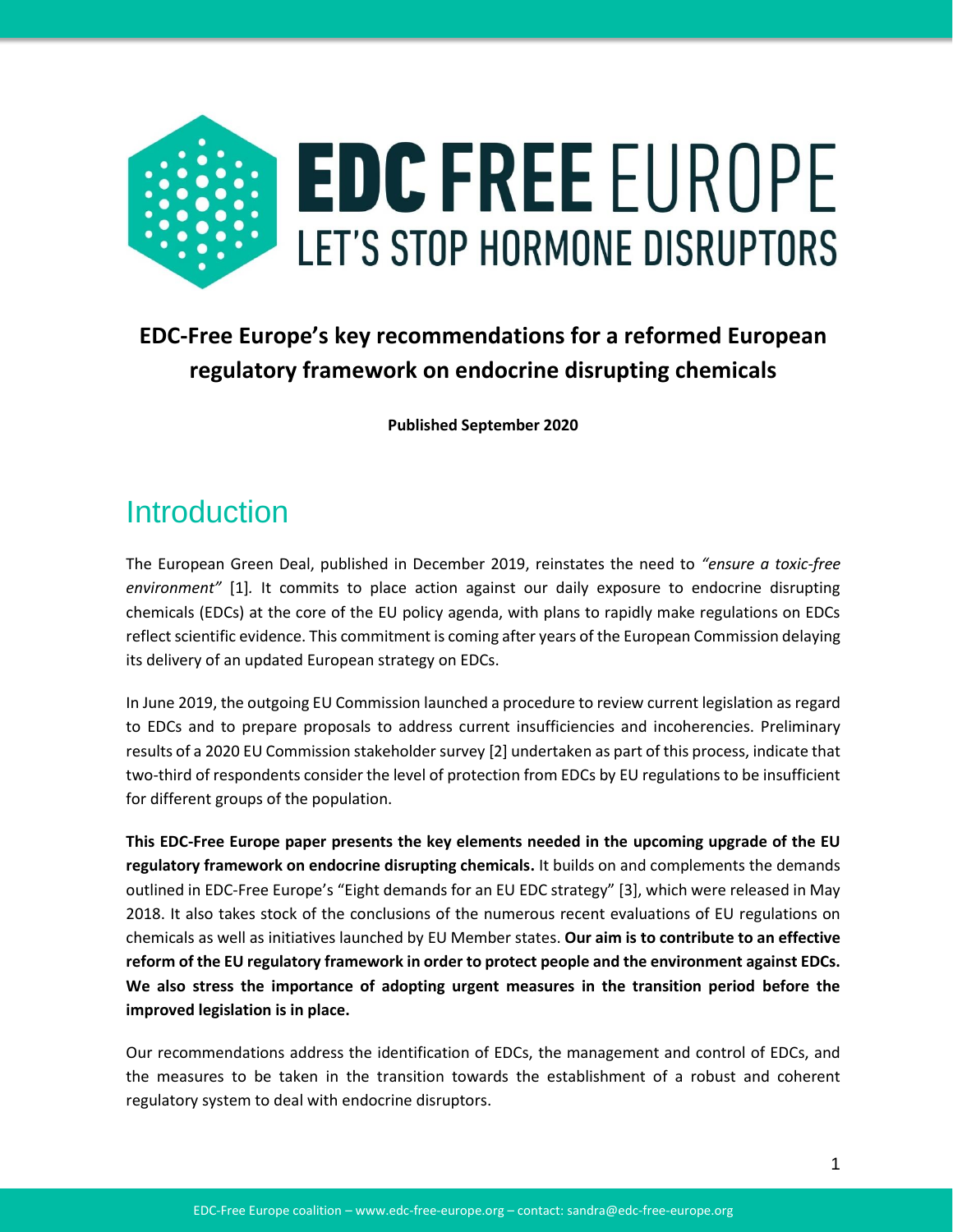## I. Identification of endocrine disrupting chemicals

In the context of the EU regulatory framework, substances can be formally identified as endocrine disrupting chemicals (EDCs) through the narrow scope of three regulations [4]:

- With the criteria for endocrine disrupting properties adopted under the Biocidal Products Regulation (BPR - herein referred to as biocides regulation);
- With the criteria for endocrine disrupting properties adopted under the Plant Protection Product Regulation (PPPR - herein referred to as pesticides regulation);
- In application of REACH on a case-by-case basis.

At the time of writing, only 19 chemical substances have been agreed upon to be strictly controlled for their endocrine disrupting properties in the framework of EU regulations [5]:

- Since December 2011, only 17 substances have been identified as substances of very high concern (SVHC) for their endocrine disrupting properties under the REACH regulation. The process is very slow and places an undue high burden of proof on the authorities (see text box 1).
- Since the criteria for the identification of endocrine disruptors under BPR entered into force in June 2018, only 2 biocides active substances have been identified as endocrine disruptors. However, this has not yet led to any removals from the EU market. This is one of the consequences of the unrealistic burden of proof requested, in particular considering the lack of data on endocrine disrupting properties.
- Since the criteria for the identification of endocrine disruptors under the PPPR entered into force in November 2018, just one substance, the fungicide Mancozeb [6], has been identified by the European Food and Safety Authority (EFSA) as meeting these criteria [7] and proposed for non-renewal by the European Commission. At the time of writing, no agreement has yet been reached between Member States to support this proposal.

At the time of the adoption of the pesticides and biocides endocrine disruptors criteria in 2017, environmental and health NGOs [8], the scientific community [9], the European Parliament [10] and the wider public expressed strong concerns about their unfit character to identify endocrine disrupting substances posing a threat to human health. There are concerns in particular about the high burden of proof needed and the insufficient use of scientific evidence from peer-reviewed literature [11]. These challenges will continue to severely slow down the identification of EDCs under this regulatory framework.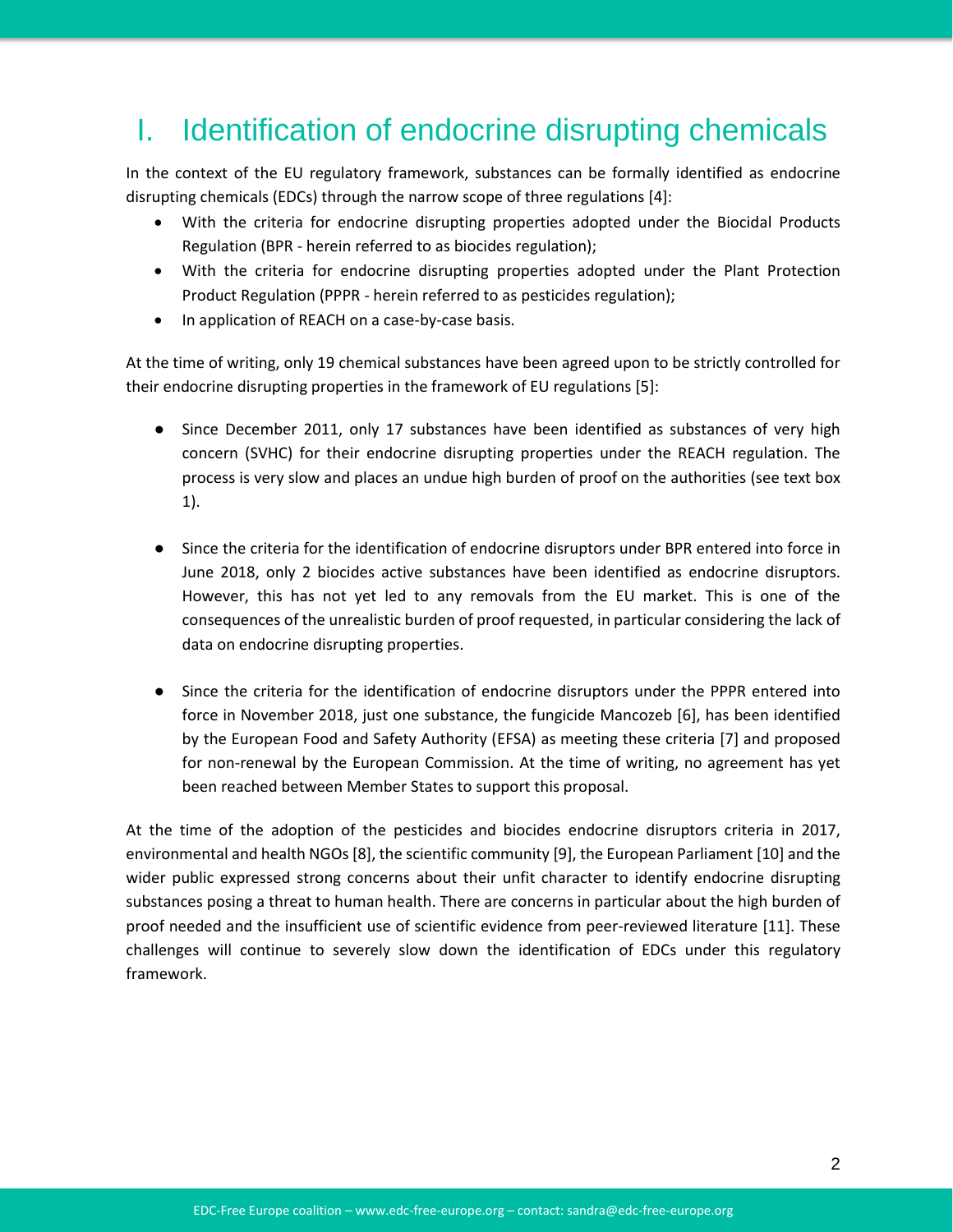#### **Text box 1 - Recent failure to identify Resorcinol as an endocrine disruptor: an illustration of the long and winding EDC identification process under the REACH regulation**

Under the REACH regulation, substances can be identified for their endocrine disrupting properties through an identification as a substance of very high concern (SVHC) according to article 57(f): substances for which there is scientific evidence of probable serious effects to human health or the environment that give rise to an equivalent level of concern (ELoC) e.g. carcinogens, mutagens, reprotoxicants or persistent and bioaccumulative substances.

In practice, an EU Member State prepares an identification dossier (as specified under REACH Annex XV) and presents it for discussion in the Member States' Committee. A consensus must be reached between Member States to agree on the "identification" of the substance as an EDC in application of these provisions. It is up to the Member State presenting the identification dossier to build up its own justification for meeting the ELoC condition and to muster consensus amongst the committee for the identification to be successful. The process can often take years, or fail.

The recent failure to identify Resorcinol as an EDC under REACH provides an excellent yet worrying illustration of the limits of the system and the very high burden of proof put on the authority presenting the identification dossier. In the case of Resorcinol, whereas a majority of Member States supported that the substance meets the WHO definition of an endocrine disruptor, they failed to agree that the evidence provided also meets the condition of EloC [12]. This outcome is far from citizens' expressed demands to increase European action to identify all EDCs, according to current levels of scientific evidence available. The dossier will now be forwarded to the REACH committee which is chaired by the European Commission and composed of Member States representatives - for further discussion and vote.

In comparison to these 19 substances officially recognised as endocrine disrupting chemicals under EU regulatory frameworks, the non-profit research institute The Endocrine Disruption Exchange (TEDX) lists over 1,400 potential EDCs [13], while the World Health Organization (WHO) compilation of national and NGO initiatives to identify chemicals as EDCs or potential EDCs points at several hundreds of chemicals as endocrine disruptors [14]. The European Commission's impact assessment for BPR & PPPR EDC criteria also showed that 281 substances were identified as EDCs or suspected EDCs, when a selection of 600 chemical substances were screened in the context of this process [15].

It is obvious that these EDC identification provisions under current EU regulations are extremely limited, when compared to the wide range of products in which these substances are used, and the known and potential exposure of people and the environment to endocrine disruptors.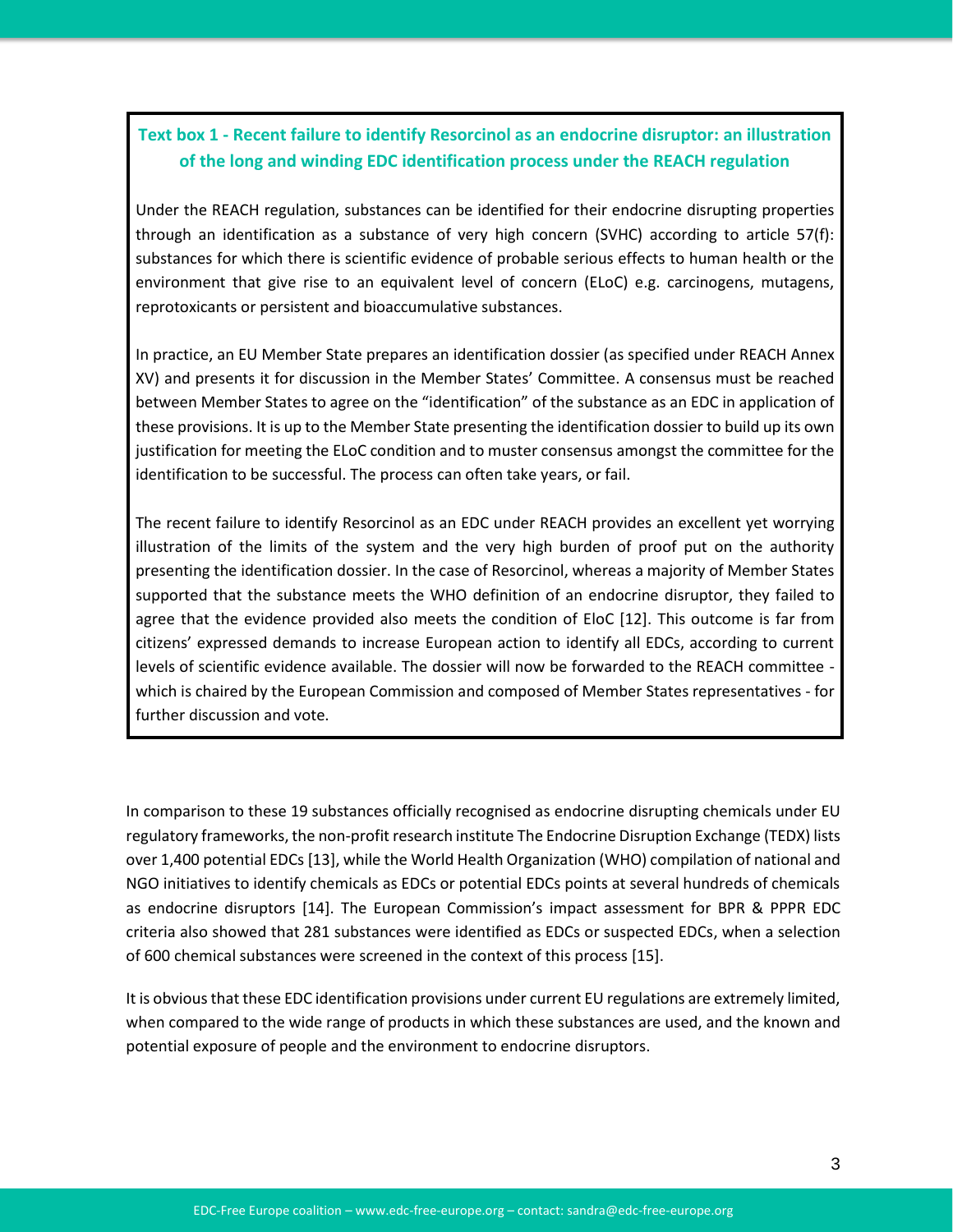These three frameworks for the identification of EDCs are the basis for some control and management measures in other EU regulations, albeit with a very limited extent:

- The legislation on medical devices refers to REACH and BPR;
- The legislation on the EU ecolabel refers to the REACH SVHC candidate list, and;
- The cosmetics regulation provides that it is to be reviewed when horizontal criteria for endocrine disruptors have been established.

### EDC-Free Europe recommendations

A protective and coherent EDC identification framework at the European level must be built on the following principles:

- The establishment of horizontal criteria based on the full WHO definition, to allow for identification of EDCs across sectors, uses and regulations.
- These horizontal criteria should include a category for suspected endocrine disruptors, in line with the existing categories for carcinogenic, mutagenic and reproductive (CMR) substances in EU legislation and the WHO definition. This additional category would also permit the reflection of varying levels of evidence available and the current limitations in test methods.
- When selecting the risk management measures, the specificity of the hazards posed by EDCs must be recognised: exposure during critical windows of development may lead to severe and irreversible effects, including at very low doses, and they may manifest themselves later in life or even in the next generations.
- An update of current information requirements for endocrine disrupting properties in EU regulations - e.g. REACH - so that adequate data is requested from applicants and provided for assessments. Information requirements should regularly be updated so as to be in line with the development and validation of new and more sensitive test methods for EDCs.
- An absolute guarantee of independence, objectivity and transparency of the assessment process and experts involved. There must be recognised expertise in the field of endocrine science [16] and no conflict of interest [17].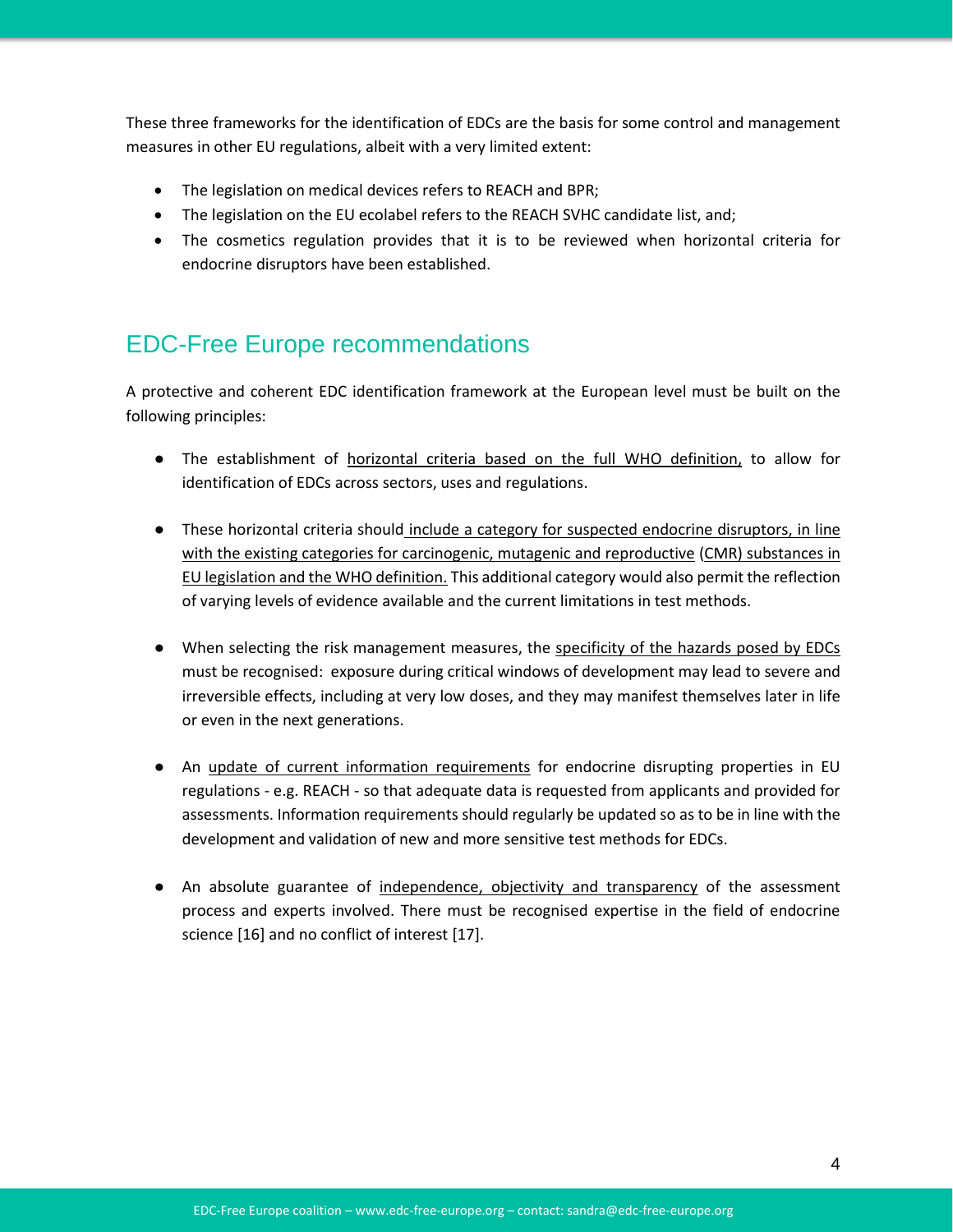## II. Management and control of endocrine disrupting chemicals

Although endocrine disrupting chemicals (EDCs) are found in a wide diversity of products and materials, only the Biocidal Products Regulation (BPR), the Plant Protection Product Regulation (PPPR - herein referred to as pesticides regulation) and REACH provide for an identification procedure of substances with endocrine disrupting properties. But none of these regulations lead to systematic recognition nor appropriate control measures in the other relevant pieces of EU legislation.

The PPPR and BPR provide for strict control of endocrine disrupting pesticides and biocides, and EDCs identified as SVHC under REACH are to some extent under strict control via restriction and authorisation. EDCs identified under the BPR and under REACH art. 57(f) are also restricted under the new Medical Device Regulation [18]. In other product regulations - such as the Cosmetics Product Regulation, the Toys Safety Directive, or the Drinking Water Directive, and regulations for workers protection - there is no explicit risk management regime to deal with a substance identified as an EDC. These sectoral differences lead to repeated assessments of the same substance and often inconsistent risk management.

#### **Text box 2 - The case of bisphenol A (BPA)**

In addition to its classification as 'toxic for reproduction' under the Classification, Labelling and Packaging (CLP) regulation, bisphenol A (BPA) has been identified, in application of REACH, as an EDC for human health and the environment of equivalent level of concern (ELoC). As a consequence, in 2016, Members States have agreed on a restriction of its use in thermal paper. This came into force in January 2020.

Furthermore, in application of EU Directive (2011/8/EU), BPA is forbidden in baby bottles since 2011 [19]. However, BPA is still tolerated in many food contact materials and is found in items such as cans coating [20], pizza boxes [20] and polycarbonate water bottles [22].

BPA is a prime example of why there is a need to control entire groups/families of endocrine disrupting substances, in order to avoid regrettable substitutions [23]. ECHA has reported that many manufacturers have just switched to using bisphenol S, following the recent ban on bisphenol A, in till receipts [24]. This is really problematic as bisphenol S seems to have similar endocrine disrupting properties which have not yet been officially identified.

The case of BPA is a striking illustration of the incoherence and insufficiencies of the current system, leaving people and the environment unprotected for years until appropriate measures are taken.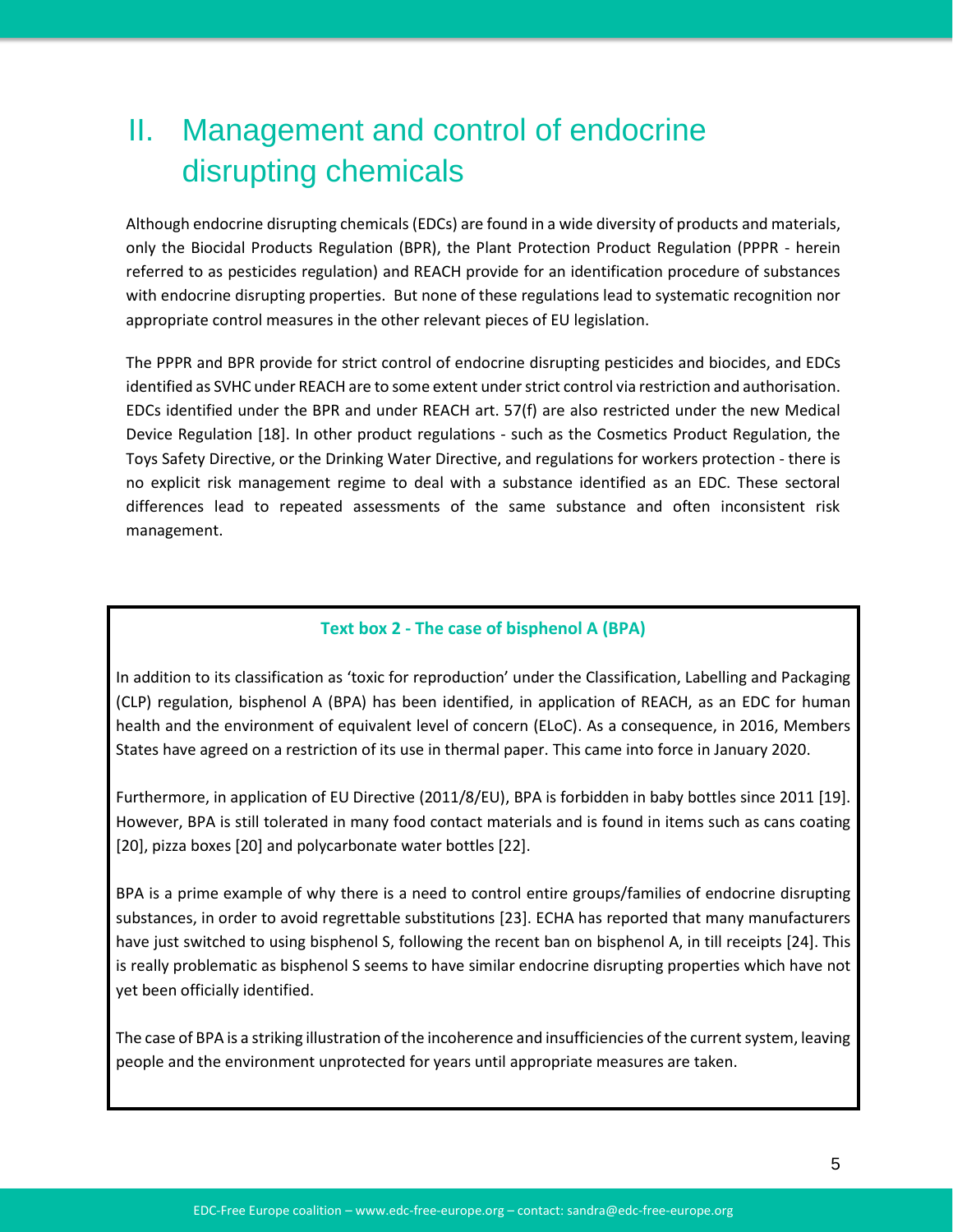## EDC-Free Europe recommendations

The EDC-Free Europe coalition calls for a protective, consistent and coherent EDC management framework at the European level, based on the following principles:

- The goal of regulatory control of EDCs must be to prevent/minimise exposure of humans and the environment to EDCs across all sectors and uses in a consistent and coherent way.
- Identification of a substance as an EDC under one piece of EU legislation must have automatic effects under all other relevant pieces of EU legislation on chemical substances and products, and trigger risk management actions (such as restrictions and bans) across all the sectors using the substance.
- A 'one substance one hazard assessment' principle should ensure the basis for consistent and coherent risk management through an improved coordination between the responsible agencies, and with the aim to also fasten decisions on identification and restriction measures.
- Identification as a suspected endocrine disruptor should lead to regulatory consequences, on the basis of the precautionary principle.
- Control measures for EDCs should be included in all relevant EU legislation on chemical substances and products. In particular, strict control measures for EDCs are needed in legislation on food contact materials, toys, cosmetics and textiles, as well as for other sensitive uses such as devices for drinking water.
- Existing scientific knowledge about the specificities of EDCs must be reflected, including potential irreversible health effects and even with exposure at very low-doses, non-monotonic dose responses, possible large time lags between exposure and the materialisation of the effect (sometimes generations). Therefore, EDCs should by default be considered as non-threshold chemicals and of particular concern [25], and under REACH by default be regarded as ELoC and treated in line with persistent bioaccumulative and toxic substances (PBTs).
- All uses of EDCs should be strictly controlled and in particular, all uses of EDCs in consumer products should be prohibited.
- Derogations and exemptions should be granted only for "essential use" following the existing approach described in the Montreal Protocol, and proposed for phasing out of PFAS [26].
- No derogation should be granted for the use of EDCs in certain types of products such as toys and childcare articles, food contact materials and cosmetics.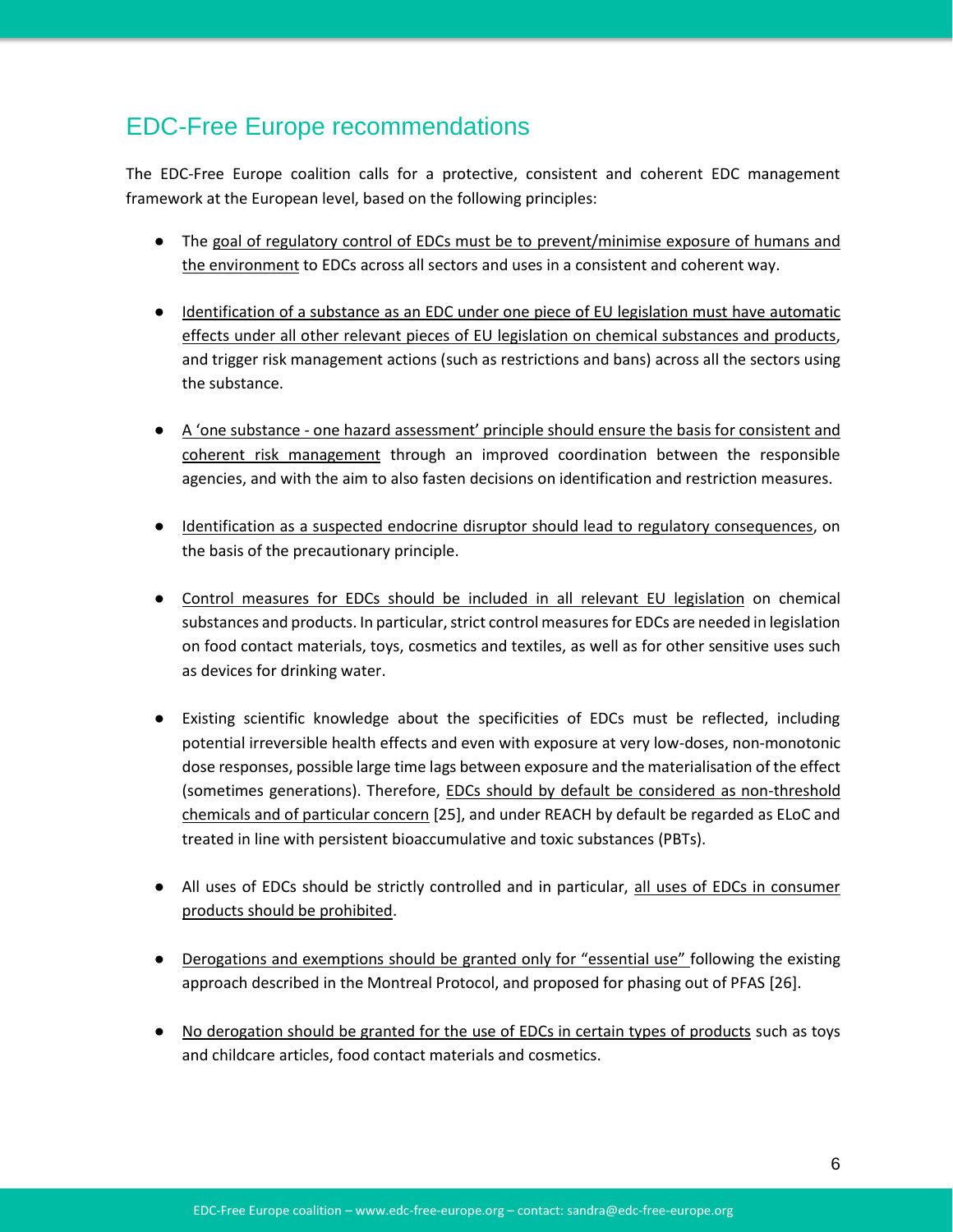- The impacts on vulnerable groups exposed must be fully accounted for and provisions for protection clearly outlined, including regular biomonitoring where relevant. Costs for systematic environmental and human biomonitoring could be part of industry's application fees for the authorisation of EDCs.
- A coherent and comprehensive system of restriction for the use and release of substances identified as EDCs during their entire life-cycle must be secured - for example, through the entire cycle of food processing and packaging (pesticides in food, packaging, and food contact material).
- EU official lists of EDCs and suspected EDCs should be made publicly available to facilitate prioritisation of work, research and development, substitution to safer alternatives, and to inform the public, enabling them to make informed choices. This cannot be limited to the initiative of few members states [27].
- Effective protection of workers against exposure to EDCs in professional activities to prevent workers' and environmental exposure must be ensured [28].

#### **Text box 3 – Ongoing discussions to include hazard categories for EDCs under the Regulation on Classification, Labelling and Packaging of substances and mixtures**

EDC-Free Europe coalition welcomes the ongoing work of the European Commission and Member States to consider the development of hazard class(es) for endocrine disrupting chemicals (EDCs) as part of the Regulation on Classification, Labelling and Packaging (CLP) of substances and mixtures. This could be one way of achieving a more coherent system and would help recognize that the hazard of EDCs is at least equivalent to that of substances classified as carcinogenic, mutagenic or toxic for reproduction (CMRs). It is essential however that the ED hazard class includes several categories, as it is the case for CMRs, and therefore includes one for suspected EDCs [29]. Finally, the following complementary improvement are essential to make this new set up effective:

- Addressing the current issues with the CLP itself and with harmonised classification.
- Deleting the ELoC requirement for EDCs in REACH and creating an Art 57(e) bis for EDCs with new info requirements.
- Establishing a restriction of the non-essential uses of currently known and suspected EDCs under REACH.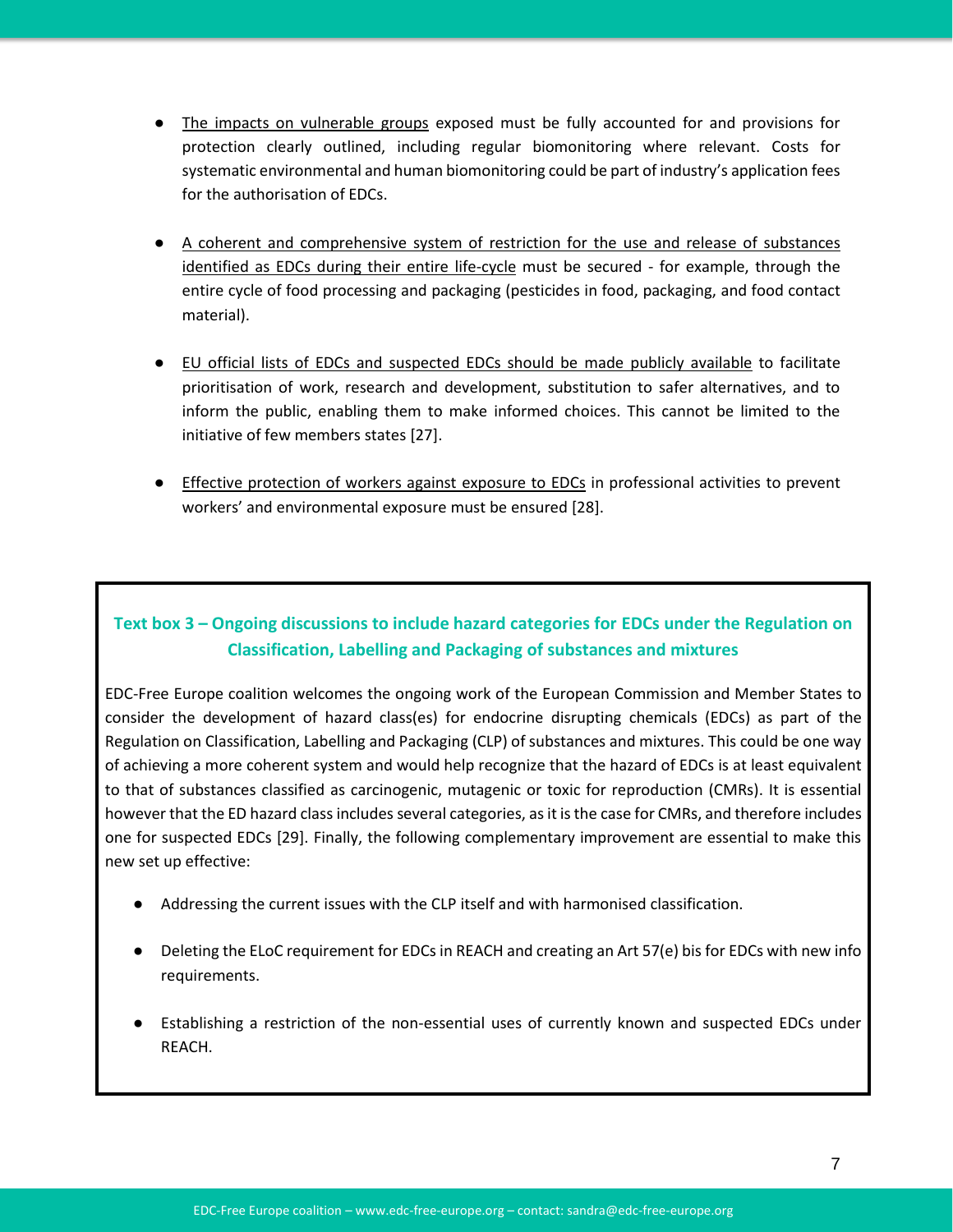Modifying at the same time the relevant downstream and associated regulations - for example: cosmetics, toys, food contact materials but also the Restriction of Hazardous Substances (RoHS) and Ecodesign directive - to give effects to the classification beyond the CLP.

For detailed recommendations on these elements and beyond, see the ClientEarth's paper "3 actions to [protect people and wildlife from endocrine disrupting substances -](https://www.documents.clientearth.org/wp-content/uploads/library/2020-09-16-3-actions-to-protect-people-and-wildlife-from-edcs-ce-en.pdf) An action plan for the EU institutions and [Member States](https://www.documents.clientearth.org/wp-content/uploads/library/2020-09-16-3-actions-to-protect-people-and-wildlife-from-edcs-ce-en.pdf)", and the CHEM Trust policy paper "[A new path for EU control of Endocrine Disruptors](https://chemtrust.org/wp-content/uploads/CHEMTrust-newEDPolicy-July2020.pdf)".

# III. Transition measures to ensure protection of vulnerable groups without further delay

EU measures to strengthen protection against endocrine disrupting chemicals (EDCs) were expected to deliver by 2020, according to 7th Environment Action program [30]. Unfortunately, previous attempts to update the 1999 EU Community Strategy on EDCs were seriously derailed [31], leaving people exposed to these chemicals in every part of their daily life [32].

This inaction persisted despite repeated calls from the scientific community to take action [33]. For example, recent results of biomonitoring studies show that babies in Europe are born pre-polluted with a cocktail of chemicals[34], including EDCs and suspected EDCs affecting the development of and health of children. This is a fundamental breach of children's rights [35].

Amendments to the various pieces of EU legislation will take time to adopt and bear results. Interim transition protection measures must be put in place with ambitious implementation of current tools, increased transparency and determination to take precautionary approaches. Current information on EDCs and vulnerable groups calls for enhanced protection mechanisms to be implemented without further delay. Specific parts of the population are particularly vulnerable to EDCs and other hazardous chemicals. This is especially the case for these groups in the EU and beyond:

- Pregnant women and the unborn child; young children and teenagers; and the elderly.
- Workers exposed to chemical products.
- Those already affected by non-communicable diseases such as cancer.
- People of low socio-economic background, because they might not have the information they need to protect themselves against harmful substances or simply the financial means to make those choices.

Protection for the most vulnerable and at critical times of life cannot wait for another three to five years. This is especially true when considering scientists have been ringing the alarm bell for over two decades.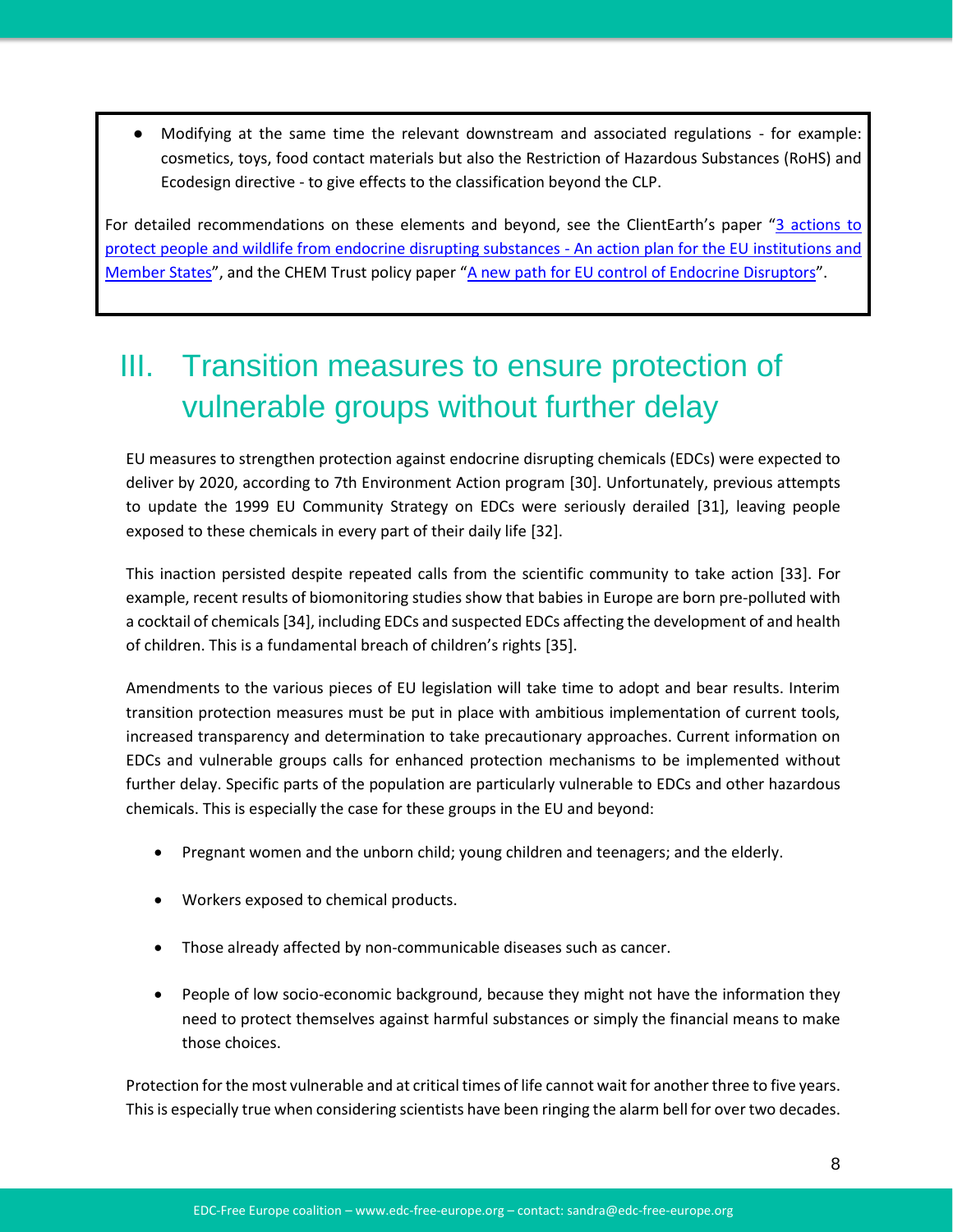## EDC-Free Europe recommendations:

EDC-Free Europe calls for:

- Ambitious implementation of current provisions addressing endocrine disruptors in existing legislation - in particular in REACH, the Pesticides and Biocides Regulations and the Cosmetics Regulation - giving full force to the precautionary principle and using all available information and data to prioritise decisions under current legislation. Specific measures should minimise exposure to known and suspected EDCs, in particular in consumer products.
- Full transparency of EDC assessments undertaken in the framework of existing legislation, in order to facilitate substitution and informed choices.

For more details on the specific measures to be taken, see: CHEM Trust Policy paper: "A new path for EU control of Endocrine Disruptors" and ClientEARTH report "3 actions to protect people and wildlife from EDCs - An action plan for the EU institutions and Member States" [36].

In addition, EDC-Free Europe calls for a Europe-wide campaign to raise awareness on EDCs, in particular towards vulnerable groups. Specific focuses of such a campaign should include:

- The introduction of information channels for parents before and during pregnancy, and families in general, about ways to minimise exposures in everyday life [36].
- The dissemination of good practices for exposure reductions and health advice connected to grassroots and local agendas, and the creation of a bank of success stories to show how the EU is making a difference.
- Information and training materials for medical, health and educational professionals and multiplier groups so that they can advise the public on reducing their exposures.
- A response to consumers' concerns and the provision of tools for traceability and the right to know for chemicals in products.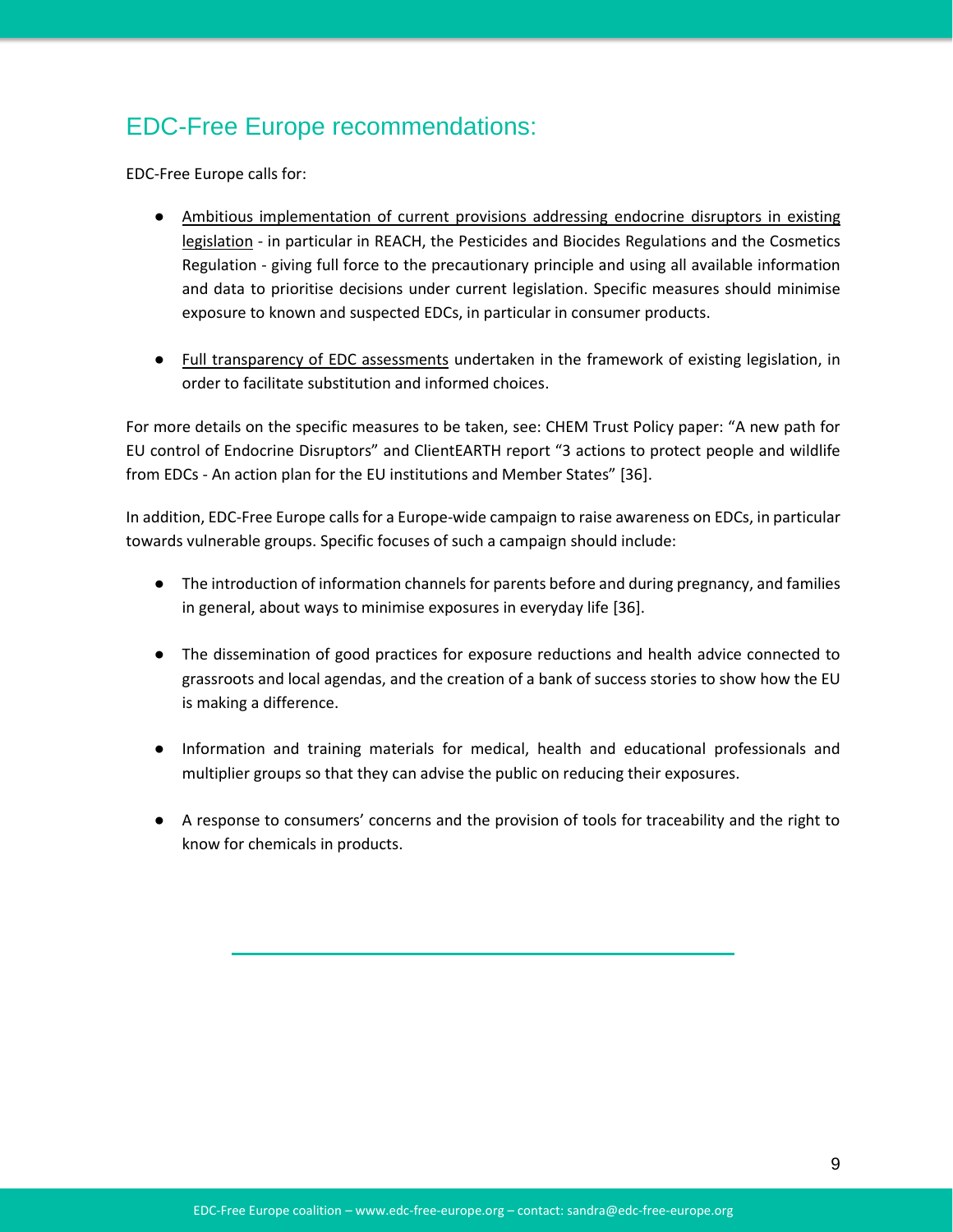**[EDC-Free Europe](https://www.edc-free-europe.org/)** is a coalition of public interest groups representing more than 70 environmental, health, women's and consumer groups across Europe who share a concern about hormone disrupting chemicals (EDCs) and their impact on our health and wildlife. Campaign partners include trade unions, consumers, public health and healthcare professionals, advocates for cancer prevention, environmentalists and women's groups.

The EDC-Free Europe secretariat is hosted by the Health and Environment Alliance (HEAL). HEAL's EU transparency register number: 00723343929-96

**Contact:** Sandra Jen, EDC-Free Europe campaign coordinator, [sandra@edc-free-europe.org](mailto:sandra@edc-free-europe.org)

## References:

- 1. [https://www.edc-free-europe.org/articles/european-developments/european-commission](https://www.edc-free-europe.org/articles/european-developments/european-commission-launches-european-green-deal)[launches-european-green-deal](https://www.edc-free-europe.org/articles/european-developments/european-commission-launches-european-green-deal)
- 2. [https://ec.europa.eu/jrc/en/publication/targeted-stakeholder-consultation-context-fitness](https://ec.europa.eu/jrc/en/publication/targeted-stakeholder-consultation-context-fitness-check-eu-legislation-regard-endocrine-disruptors)[check-eu-legislation-regard-endocrine-disruptors](https://ec.europa.eu/jrc/en/publication/targeted-stakeholder-consultation-context-fitness-check-eu-legislation-regard-endocrine-disruptors)
- 3. <https://www.edc-free-europe.org/articles/position-papers/eight-demands-edc-strategy>
- 4. https://ec.europa.eu/health/endocrine disruptors/overview en
- 5. [https://edlists.org/the-ed-lists/list-i-substances-identified-as-endocrine-disruptors-by-the](https://edlists.org/the-ed-lists/list-i-substances-identified-as-endocrine-disruptors-by-the-eu?page=0)[eu?page=0](https://edlists.org/the-ed-lists/list-i-substances-identified-as-endocrine-disruptors-by-the-eu?page=0)
- 6. [https://ec.europa.eu/transparency/regcomitology/index.cfm?do=search.documentdetail&Dos](https://ec.europa.eu/transparency/regcomitology/index.cfm?do=search.documentdetail&Dos_ID=19031&DS_ID=66472&Version=1) [\\_ID=19031&DS\\_ID=66472&Version=1](https://ec.europa.eu/transparency/regcomitology/index.cfm?do=search.documentdetail&Dos_ID=19031&DS_ID=66472&Version=1)
- 7. CHEM Trust, Dec 2018 [https://www.edc-free-europe.org/articles/european](https://www.edc-free-europe.org/articles/european-developments/chem-trust-asks-will-the-eu-finally-start-identifying-edcs)[developments/chem-trust-asks-will-the-eu-finally-start-identifying-edcs](https://www.edc-free-europe.org/articles/european-developments/chem-trust-asks-will-the-eu-finally-start-identifying-edcs)
- 8. EDC-Free Europe, Dec 2017 [https://www.edc-free-europe.org/articles/european](https://www.edc-free-europe.org/articles/european-developments/reacts-to-vote-on-revised-edc-proposal)[developments/reacts-to-vote-on-revised-edc-proposal](https://www.edc-free-europe.org/articles/european-developments/reacts-to-vote-on-revised-edc-proposal)
- 9. The Endocrine Society, June 2018 [https://www.endocrine.org/news-and-advocacy/news](https://www.endocrine.org/news-and-advocacy/news-room/2018/eu-criteria-fall-short-of-protecting-public-from-endocrine-disrupting-chemicals)[room/2018/eu-criteria-fall-short-of-protecting-public-from-endocrine-disrupting-chemicals](https://www.endocrine.org/news-and-advocacy/news-room/2018/eu-criteria-fall-short-of-protecting-public-from-endocrine-disrupting-chemicals)
- 10. [https://chemicalwatch.com/59701/european-parliament-rejects-edc-criteria a](https://chemicalwatch.com/59701/european-parliament-rejects-edc-criteria)nd [https://www.euractiv.com/section/endocrine-disruptors/news/meps-back-acrylamide](https://www.euractiv.com/section/endocrine-disruptors/news/meps-back-acrylamide-regulation-vote-down-endocrine-disruptor-criteria/)[regulation-vote-down-endocrine-disruptor-criteria/](https://www.euractiv.com/section/endocrine-disruptors/news/meps-back-acrylamide-regulation-vote-down-endocrine-disruptor-criteria/)
- 11. <https://www.ncbi.nlm.nih.gov/pmc/articles/PMC5260845/>
- 12. <https://echa.europa.eu/fr/-/resorcinol-not-identified-as-a-substance-of-very-high-concern>
- 13. [https://endocrinedisruption.org/interactive-tools/tedx-list-of-potential-endocrine](https://endocrinedisruption.org/interactive-tools/tedx-list-of-potential-endocrine-disruptors/search-the-tedx-list)[disruptors/search-the-tedx-list](https://endocrinedisruption.org/interactive-tools/tedx-list-of-potential-endocrine-disruptors/search-the-tedx-list)
- 14. [https://wedocs.unep.org/bitstream/handle/20.500.11822/25633/EDC\\_report1.pdf?sequence](https://wedocs.unep.org/bitstream/handle/20.500.11822/25633/EDC_report1.pdf?sequence=1&isAllowed) [=1&isAllowed](https://wedocs.unep.org/bitstream/handle/20.500.11822/25633/EDC_report1.pdf?sequence=1&isAllowed)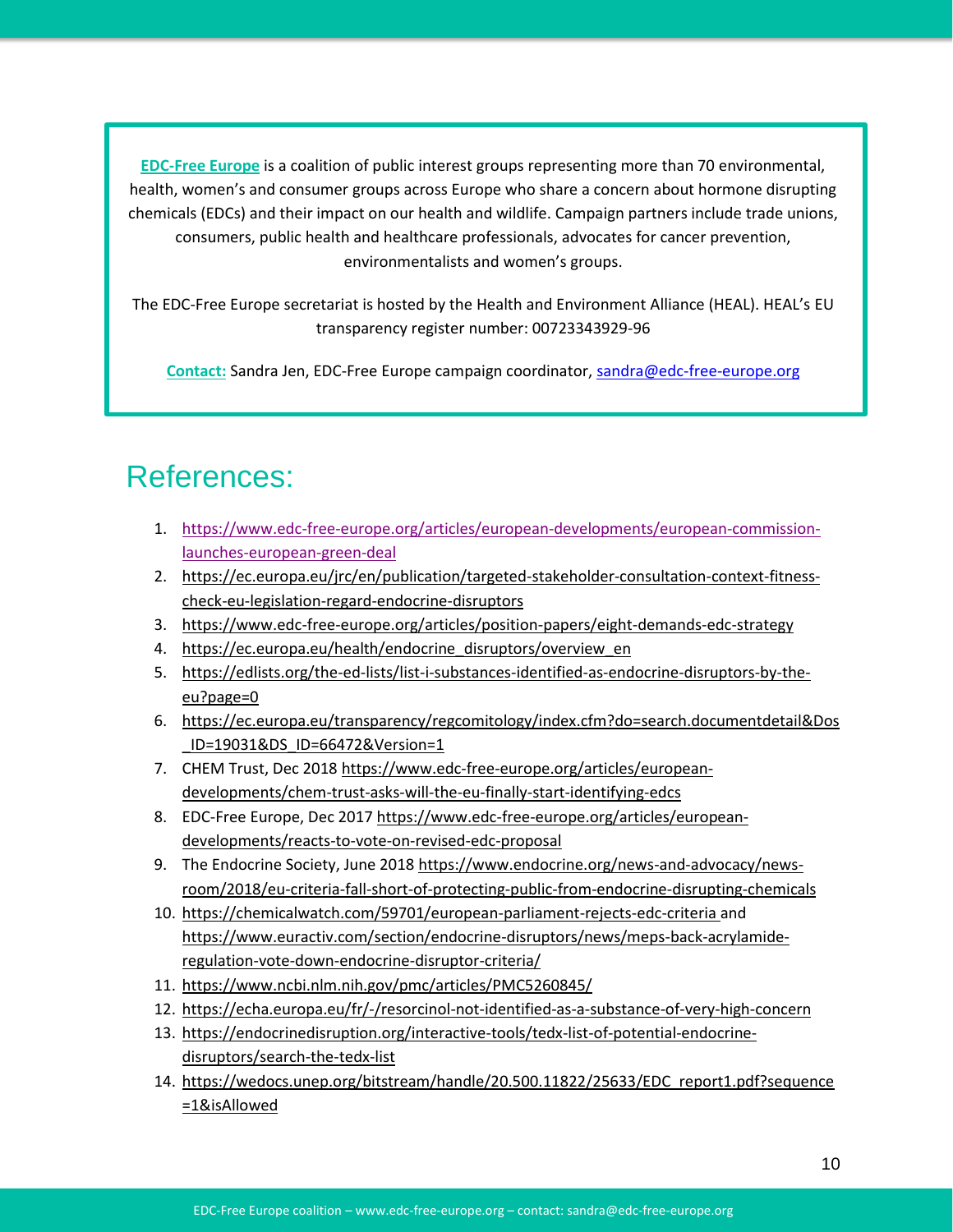- 15. [https://ec.europa.eu/health/sites/health/files/endocrine\\_disruptors/docs/2016\\_impact\\_asse](https://ec.europa.eu/health/sites/health/files/endocrine_disruptors/docs/2016_impact_assessment_study_en.pdf) [ssment\\_study\\_en.pdf](https://ec.europa.eu/health/sites/health/files/endocrine_disruptors/docs/2016_impact_assessment_study_en.pdf)
- 16. <https://www.ehn.org/european-parliament-endocrine-disruptors-2646227143.html>
- 17. PAN-Europe [https://www.pan-europe.info/press-releases/2018/12/conflict-interest](https://www.pan-europe.info/press-releases/2018/12/conflict-interest-president-juncker%E2%80%99s-science-advisors-system)[president-juncker%E2%80%99s-science-advisors-system](https://www.pan-europe.info/press-releases/2018/12/conflict-interest-president-juncker%E2%80%99s-science-advisors-system)
- 18. NON- [TOXIC HEALTH CARE:](https://noharm-europe.org/sites/default/files/documents-files/6154/2019-12-03_HCWH_Non_Toxic_Healthcare_2_WEB.pdf) p.13.
- 19. [https://ec.europa.eu/commission/presscorner/detail/en/IP\\_11\\_664](https://ec.europa.eu/commission/presscorner/detail/en/IP_11_664)
- 20. <https://kemi.taenk.dk/bliv-groennere/test-bisphenol-still-found-canned-peeled-tomatoes>
- 21. [https://www.risiinfo.com/industry-news/bpa-found-in-pizza-boxes-in-italy-assocarta-calls-for](https://www.risiinfo.com/industry-news/bpa-found-in-pizza-boxes-in-italy-assocarta-calls-for-a-europe-wide-legislation/)[a-europe-wide-legislation/](https://www.risiinfo.com/industry-news/bpa-found-in-pizza-boxes-in-italy-assocarta-calls-for-a-europe-wide-legislation/)
- 22. <https://www.forbrukerradet.no/side/drinking-bottles-leach-chemicals/>
- 23. <https://www.edc-free-europe.org/articles/report/from-bpa-to-bpz>
- 24. [Bisphenol S has replaced bisphenol A in thermal paper -](https://echa.europa.eu/-/bisphenol-s-has-replaced-bisphenol-a-in-thermal-paper?utm_source=social&utm_medium=Twitter.com&utm_campaign=Bisphenol) All news, ECHA, June 2020.
- 25. [Endocrine Disruptors: from Scientific Evidence to Human Health Protection,](https://www.europarl.europa.eu/RegData/etudes/STUD/2019/608866/IPOL_STU(2019)608866_EN.pdf) p.78.
- 26. [The concept of essential use for determining when uses of PFASs can be phased out -](https://pubs.rsc.org/en/content/articlehtml/2019/em/c9em00163h?page=search) [Environmental Science: Processes & Impacts \(RSC Publishing\) DOI:10.1039/C9EM00163H](https://pubs.rsc.org/en/content/articlehtml/2019/em/c9em00163h?page=search)
- 27. <https://edlists.org/> from National Competent Authorities in Belgium, Denmark, France, the Netherlands and Sweden.
- 28. [https://www.etui.org/publications/guides/endocrine-disruptors-an-occupational-risk-in-need](https://www.etui.org/publications/guides/endocrine-disruptors-an-occupational-risk-in-need-of-recognition)[of-recognition](https://www.etui.org/publications/guides/endocrine-disruptors-an-occupational-risk-in-need-of-recognition)
- 29. [Endocrine Disruptors: from Scientific Evidence to Human Health Protection,](https://www.europarl.europa.eu/RegData/etudes/STUD/2019/608866/IPOL_STU(2019)608866_EN.pdf) p. 19.
- 30. 7th EAP, 'in order to safeguard the Union's citizens from environment-related pressures and risk to health and well-being, the 7th EAP shall ensure that by 2020 safety concerns related to endocrine disruptors are effectively addressed in all relevant Union legislation'; <https://ec.europa.eu/environment/action-programme/>
- 31. [A toxic affair: How the chemical lobby blocked action on hormone disrupting chemicals](https://corporateeurope.org/en/pressreleases/2015/05/toxic-affair-how-chemical-lobby-blocked-action-hormone-disrupting-chemicals)
- 32. [https://www.beuc.eu/publications/beuc-x-2019-](https://www.beuc.eu/publications/beuc-x-2019-037_endocrine_disruptors_throughout_your_day.pdf) 037 endocrine disruptors throughout your day.pdf
- 33. [State of the science of Endocrine Disrupting Chemicals | UNEP,](https://www.unenvironment.org/resources/report/state-science-endocrine-disrupting-chemicals) 2012.

[Endocrine-Disrupting Chemicals 2,](https://www.endocrine.org/advancing-research/scientific-statements/edc2) 2015.

[International Federation of Gynecology and Obstetrics \(FIGO\) Opinion on Reproductive Health](https://www.ncbi.nlm.nih.gov/pmc/articles/PMC6663094/)  [Impacts of Exposure to Toxic Environmental Chemicals](https://www.ncbi.nlm.nih.gov/pmc/articles/PMC6663094/) , 2015.

- 34. [https://www.edc-free-europe.org/articles/sciences/health-risks-associated-with-combined](https://www.edc-free-europe.org/articles/sciences/health-risks-associated-with-combined-exposures-systematically-underestimated)[exposures-systematically-underestimated](https://www.edc-free-europe.org/articles/sciences/health-risks-associated-with-combined-exposures-systematically-underestimated)
- 35. [A/HRC/43/30](https://undocs.org/A/HRC/43/30) , January 2020.
- 36. <https://chemtrust.org/wp-content/uploads/CHEMTrust-newEDPolicy-July2020.pdf> and [https://www.documents.clientearth.org/wp-content/uploads/library/2020-09-16-3](https://www.documents.clientearth.org/wp-content/uploads/library/2020-09-16-3-actions-to-protect-people-and-wildlife-from-edcs-ce-en.pdf) [actions-to-protect-people-and-wildlife-from-edcs-ce-en.pdf](https://www.documents.clientearth.org/wp-content/uploads/library/2020-09-16-3-actions-to-protect-people-and-wildlife-from-edcs-ce-en.pdf)
- 37. See: WECF International Project Nestin[g https://www.projectnesting.org/](https://www.projectnesting.org/) ;